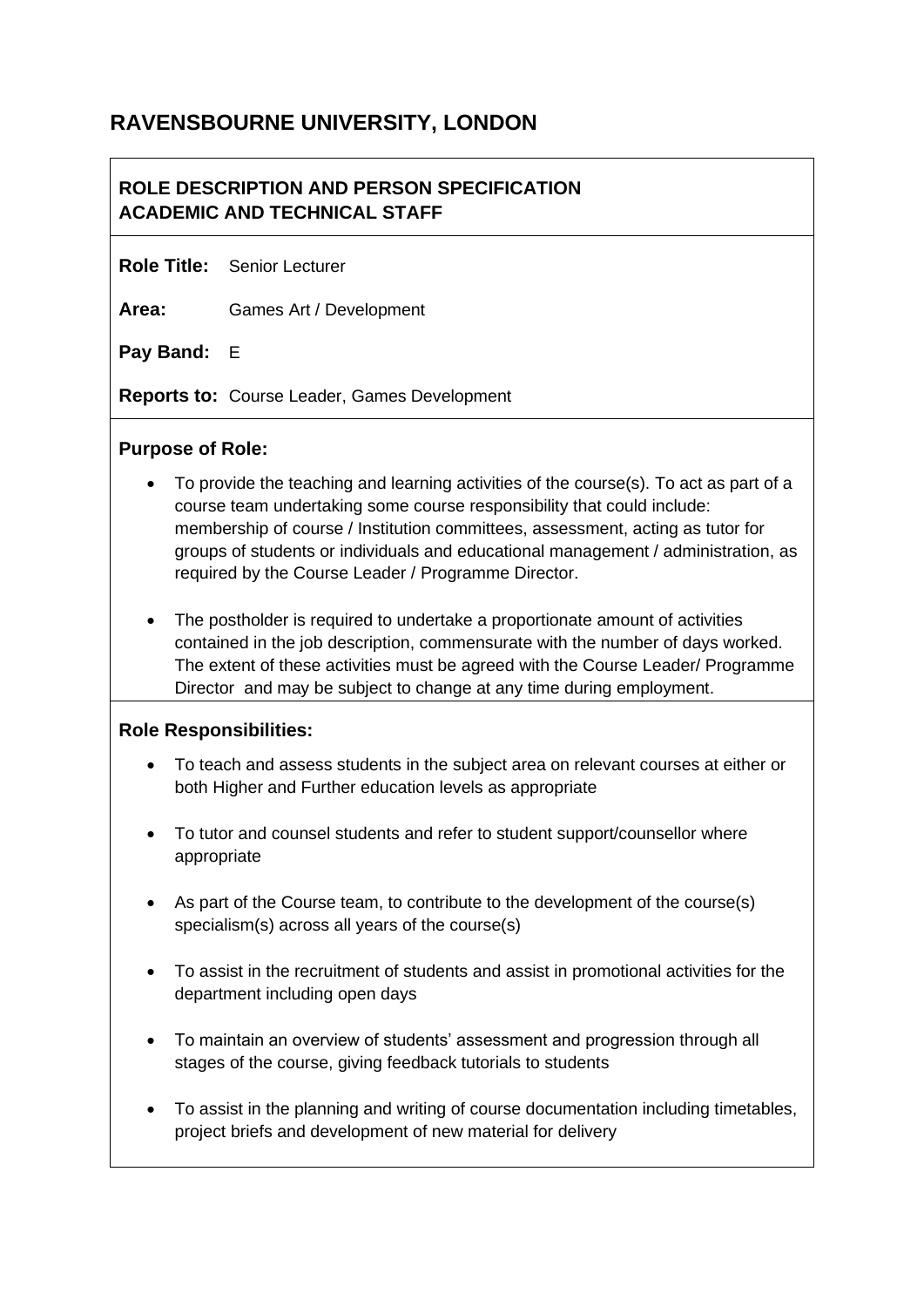- To contribute to the achievement of academic standards of the course(s), including the annual critical appraisal process
- To demonstrate understanding of Ravensbourne's values, culture and educational ethos and promote these through everyday practice in the role.
- To deliver in the region of 18 hours teaching per week, pro-rated where a fractional appointment
- To work within Ravensbourne's Code of Conduct and other Rules
- To comply with all legislative, regulatory and policy requirements (e.g. Finance, HR) as appropriate
- To carry out the policies, procedures and practices of Health & Safety in all aspects of the role
- To demonstrate value and importance of equality and diversity in every aspect of Ravensbourne's work, and show commitment through everyday practice in the role
- To work in accordance with, and promote Ravensbourne's environmental sustainability policy and practices
- To work continuously to improve individual knowledge, skills and behaviours for the current role and for the longer-term, gaining appropriate professional qualifications/accreditation and maintaining membership of appropriate professional bodies as appropriate
- To make full use of all information and communication technologies to meet the requirements of the role and to promote organisational effectiveness
- To perform such other duties consistent with the role as may from time to time be assigned, collaborating fully with others to get the work done and Ravensbourne's objectives achieved

### **Key Working Relationships (i.e. titles of roles, both internally and externally, with which this role holder interacts on a regular basis):**

Deputy Director, Strategic & Academic Development and Post Graduate Studies, Director of Academic Services, Programme Director, Course Leaders, Finance, Registry & Student Services, Quality, HR and Marketing Staff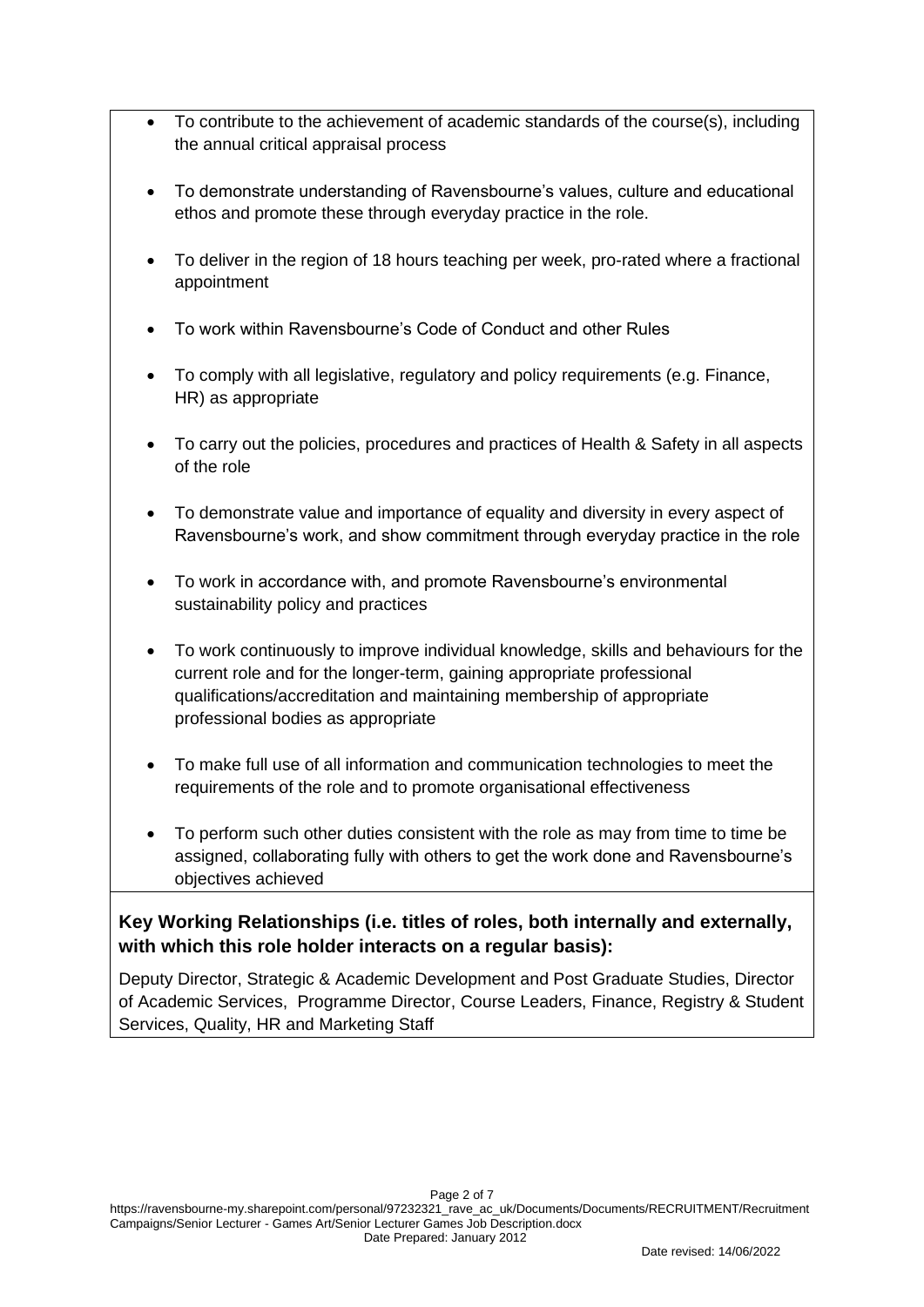## **Person Specification (Knowledge, Skills and Behaviours)**

|                                                                                                                                                                                                                                                                                                                                            | <b>Essential</b> | <b>Desirable</b> |
|--------------------------------------------------------------------------------------------------------------------------------------------------------------------------------------------------------------------------------------------------------------------------------------------------------------------------------------------|------------------|------------------|
| <b>Core Personal Skills</b>                                                                                                                                                                                                                                                                                                                |                  |                  |
| <b>Minimum Qualification Required:</b>                                                                                                                                                                                                                                                                                                     |                  |                  |
| A Degree, appropriate professional qualification or equivalent.<br>A post-graduate qualification<br>A PGCE or HEA accreditation or the ability to achieve one of<br>these                                                                                                                                                                  |                  |                  |
| <b>Customer Focus and Service</b>                                                                                                                                                                                                                                                                                                          |                  |                  |
| Understands the relationship between provider and customer,<br>and the expectations of the recipient of a service. Is able to<br>identify all such relationships in which they are involved, and<br>with an attitude of mind that places the needs of the customer<br>first, provides a service that fully satisfies them.                 |                  |                  |
| <b>Enterprise and Support for Income Generation</b>                                                                                                                                                                                                                                                                                        |                  |                  |
| Understands the critical importance of income generation, in<br>particular from student recruitment, and is alert to the<br>opportunities for increasing income from existing or new<br>sources, taking action as necessary.                                                                                                               |                  |                  |
| <b>Team Working</b>                                                                                                                                                                                                                                                                                                                        |                  |                  |
| Works collaboratively and harmoniously within the team and<br>more widely with all significant others to get the job done, to<br>the satisfaction of all those involved.                                                                                                                                                                   | ✔                |                  |
| <b>Communicating and Relating to Others</b>                                                                                                                                                                                                                                                                                                |                  |                  |
| Communicates clearly both orally and in writing (including<br>formal and informal written documents). Can build and<br>maintain effective relationships openly and honestly, using<br>every medium appropriately and with consideration for the<br>audience, so that the messages (both ways) are understood<br>and able to be acted upon. |                  |                  |
| <b>Organising Work</b>                                                                                                                                                                                                                                                                                                                     |                  |                  |
| Organises work for optimum effectiveness, using all the<br>resources, tools and methods available, so that the objectives<br>of the role, team and organisation are met.                                                                                                                                                                   | J                |                  |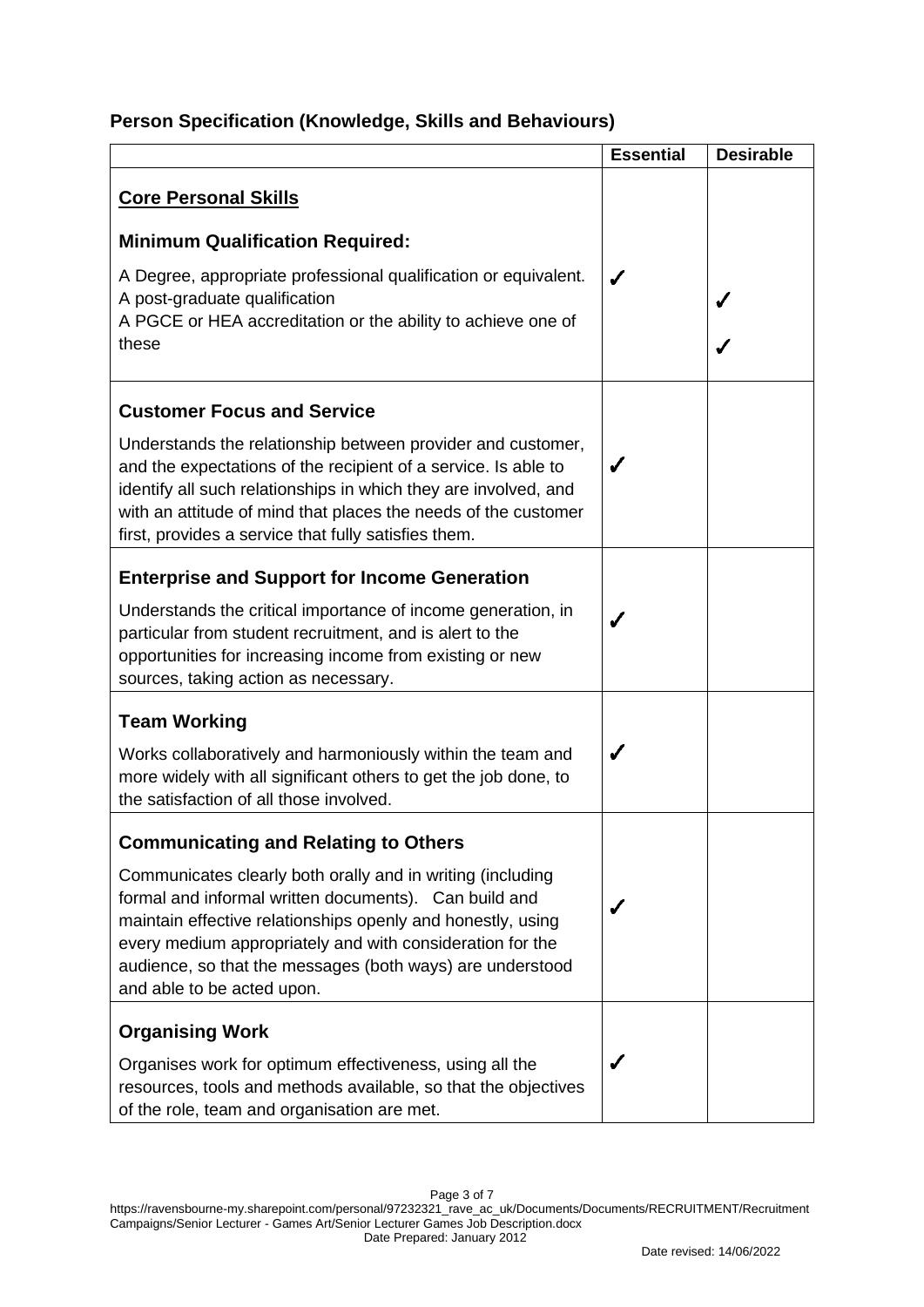|                                                                                                                                                                                                                                                                             | <b>Essential</b> | <b>Desirable</b> |
|-----------------------------------------------------------------------------------------------------------------------------------------------------------------------------------------------------------------------------------------------------------------------------|------------------|------------------|
| <b>Problem Solving and Decision Making</b><br>Anticipates problems or issues and deals with them creatively                                                                                                                                                                 |                  |                  |
| and constructively, reaching a rational decision for dealing with<br>the problem or issue; one that is capable of practical<br>implementation                                                                                                                               |                  |                  |
| <b>Future Focussed and Change-Ready</b>                                                                                                                                                                                                                                     |                  |                  |
| Understands their current position in the broader<br>environmental context and is receptive to, and open minded<br>about, change, enabling them to respond positively and<br>creatively to changing circumstances and requirements.                                         |                  |                  |
| <b>Numeracy and Statistics</b>                                                                                                                                                                                                                                              |                  |                  |
| Understands, uses and presents numerical information clearly<br>and accurately, according to the requirements of the task in<br>hand.                                                                                                                                       |                  |                  |
| <b>Using IT</b>                                                                                                                                                                                                                                                             |                  |                  |
| <b>IT General</b>                                                                                                                                                                                                                                                           | J                |                  |
| Makes optimum use of appropriate digital technology and IT<br>systems in all aspects of the role, particularly the ability to<br>operate in a Virtual Learning Environment                                                                                                  |                  |                  |
| <b>IT Project Management</b>                                                                                                                                                                                                                                                |                  |                  |
| Strong IT skills including, if using online project management<br>tools, an awareness of the functional specifications of these<br>tools in managing projects, such as Basecamp.                                                                                            |                  |                  |
| <b>IT Hardware</b>                                                                                                                                                                                                                                                          |                  |                  |
| An awareness of audio visual input and output, including basic<br>trouble shooting with adaptors (VGA, DVI), how to adjust and<br>mirror laptop screen output to projectors, how to connect a<br>range of peripheral devices such as mice, screens, Ethernet<br>connections |                  |                  |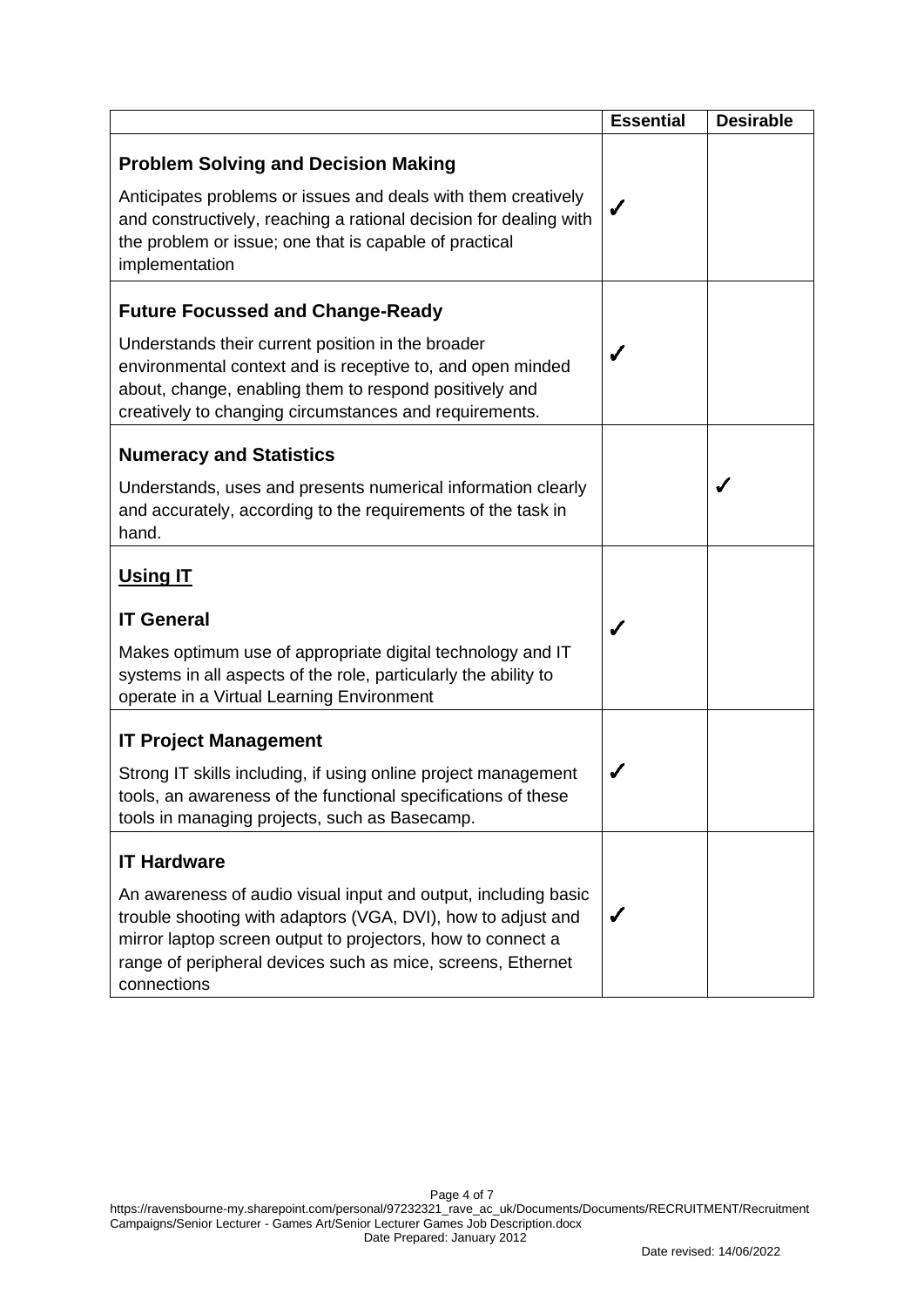|                                                                                                                                                                                                                                                                                                                                                                                                                                                                           | <b>Essential</b> | <b>Desirable</b> |
|---------------------------------------------------------------------------------------------------------------------------------------------------------------------------------------------------------------------------------------------------------------------------------------------------------------------------------------------------------------------------------------------------------------------------------------------------------------------------|------------------|------------------|
| <b>IT System</b>                                                                                                                                                                                                                                                                                                                                                                                                                                                          |                  |                  |
| Know how to search for and connect to a range of wireless<br>network connections, how to change audio output and video<br>and microphone inputs for a laptop. To be aware of home<br>folders synchronisation and to be guided to maintain good<br>housekeeping in terms of location of folders on local and<br>network drives. To be able to use cloud based services<br>provided by Ravensbourne after instruction: Googlemail,<br>Google documents, shared spreadsheets |                  |                  |
| <b>IT Software</b>                                                                                                                                                                                                                                                                                                                                                                                                                                                        |                  |                  |
| Know how to be able to launch applications successfully and<br>close them again. To be able to use a range of different<br>browsers effectively and appreciate their differences. To be<br>able to save outputs from Microsoft Office programs in a<br>variety of outputs supported by those programs, for the<br>purposes of sharing.                                                                                                                                    |                  |                  |
| <b>Academic and Technical Knowledge and Know-How</b>                                                                                                                                                                                                                                                                                                                                                                                                                      |                  |                  |
| <b>Subject Knowledge and its Application</b>                                                                                                                                                                                                                                                                                                                                                                                                                              |                  |                  |
| Maintains, develops and applies comprehensive knowledge of<br>the relevant subject discipline(s) and the means of keeping up<br>to date in the application of that knowledge, for teaching and<br>other aspects of the role                                                                                                                                                                                                                                               |                  |                  |
| <b>Inter-Disciplinarity</b>                                                                                                                                                                                                                                                                                                                                                                                                                                               |                  |                  |
| Understands inter-disciplinary and convergent processes in<br>creative and digital activities, and demonstrates a commitment<br>and ability to ensure this is reflected in the educational offer                                                                                                                                                                                                                                                                          |                  |                  |
| <b>Applied Research and Knowledge Transfer (including</b>                                                                                                                                                                                                                                                                                                                                                                                                                 |                  |                  |
| <b>Consultancy)</b>                                                                                                                                                                                                                                                                                                                                                                                                                                                       |                  |                  |
| Maintains, develops and applies comprehensive knowledge of<br>the relevant subject discipline(s) and the means of applying<br>that knowledge in an industrial/professional practice context                                                                                                                                                                                                                                                                               |                  |                  |
| <b>Planning and Managing Student Events</b>                                                                                                                                                                                                                                                                                                                                                                                                                               |                  |                  |
| Ensures that the work of existing and graduating students is<br>presented and promoted effectively to a wide range of<br>audiences, through an innovative programme of events and<br>activities                                                                                                                                                                                                                                                                           |                  |                  |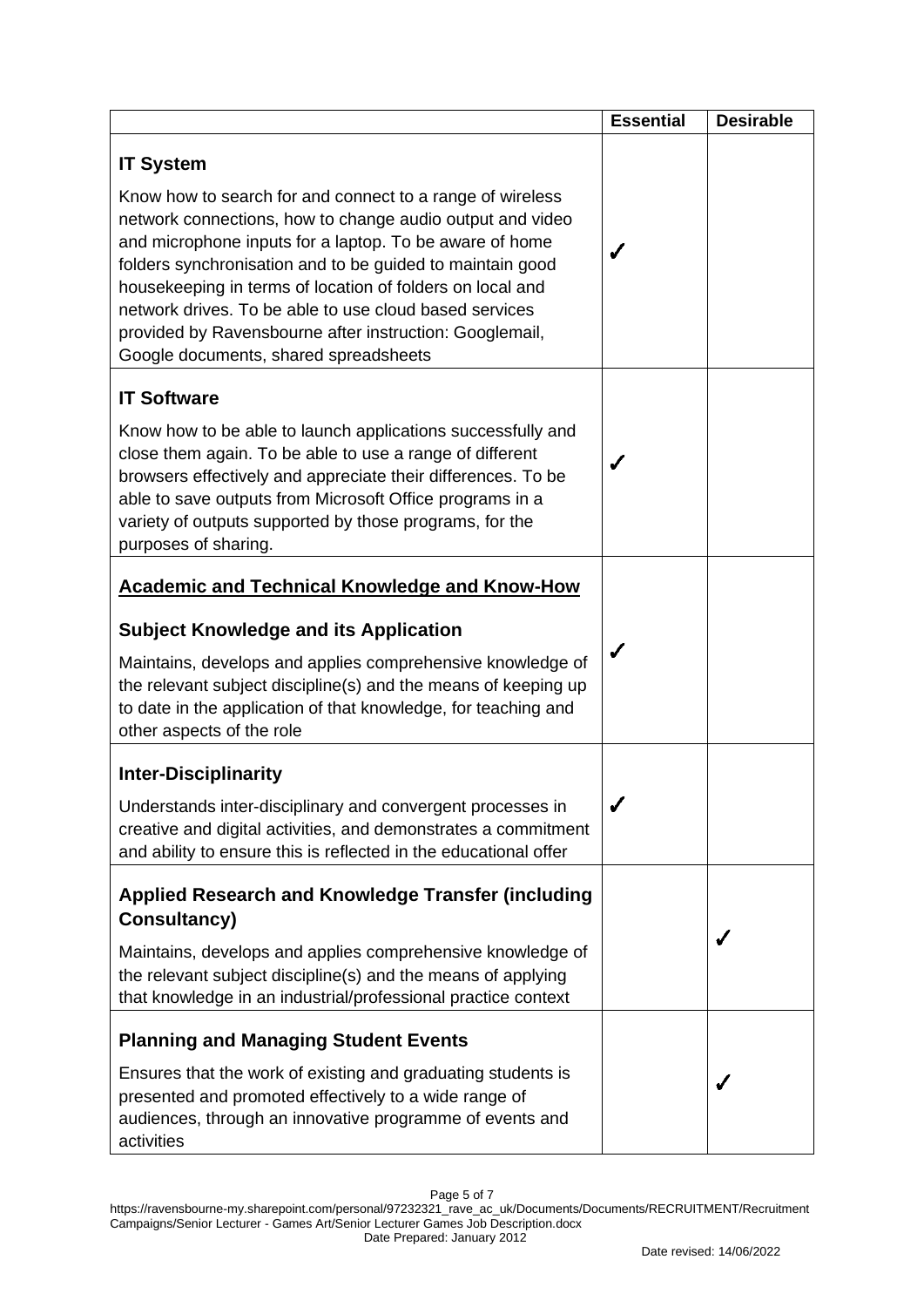|                                                                                                                                                                                                                                                                                                                                | <b>Essential</b> | <b>Desirable</b> |
|--------------------------------------------------------------------------------------------------------------------------------------------------------------------------------------------------------------------------------------------------------------------------------------------------------------------------------|------------------|------------------|
| <b>Professional Context</b>                                                                                                                                                                                                                                                                                                    |                  |                  |
| Develops and maintains an understanding of how<br>developments in the professional, legal, regulatory and<br>educational contexts impact upon own role specifically, and<br>Ravensbourne more generally                                                                                                                        |                  |                  |
| <b>Academic and Technical Educational Delivery,</b><br><b>Systems and Processes</b>                                                                                                                                                                                                                                            |                  |                  |
| <b>Teaching and Learning</b>                                                                                                                                                                                                                                                                                                   |                  |                  |
| Combines subject content and learning and teaching methods<br>in ways that fully enable learners to achieve their goals                                                                                                                                                                                                        |                  |                  |
| <b>Student Recruitment, Admission and Induction</b>                                                                                                                                                                                                                                                                            |                  |                  |
| Ensures that prospective students are attracted by<br>Ravensbourne's offer and assisted in making their choice; that<br>they are selected fairly and in accordance with equality and<br>diversity principles; and that they are enrolled and registered<br>promptly and efficiently, and receive an effective induction        | ✔                |                  |
| <b>Student Engagement</b>                                                                                                                                                                                                                                                                                                      |                  |                  |
| Involves students fully in their educational experience by<br>encouraging them to contribute as Course Representatives or<br>Student Union Officers; participating in course evaluation and<br>curriculum design; and helping them understand the nature of<br>their educational experience, by setting realistic expectations | J                |                  |
| <b>Course Administration and Quality Assurance</b>                                                                                                                                                                                                                                                                             |                  |                  |
| Supports the delivery of education to students by contributing<br>to the efficient running of the programme, in accordance with<br>Ravensbourne's quality standards and procedure                                                                                                                                              |                  |                  |
| <b>Course and Curriculum Design</b>                                                                                                                                                                                                                                                                                            |                  |                  |
| Designs and re-designs courses and associated curricula,<br>bringing together digital technology and creative content in<br>ways that ensure effective student learning and future<br>employability                                                                                                                            |                  |                  |
| <b>Technical Equipment</b>                                                                                                                                                                                                                                                                                                     |                  |                  |
| Ensures that all equipment in use is fit for educational<br>purpose, and that new equipment is purchased cost<br>effectively, installed safely, and regularly maintained                                                                                                                                                       |                  |                  |

Page 6 of 7

https://ravensbourne-my.sharepoint.com/personal/97232321\_rave\_ac\_uk/Documents/Documents/RECRUITMENT/Recruitment Campaigns/Senior Lecturer - Games Art/Senior Lecturer Games Job Description.docx Date Prepared: January 2012